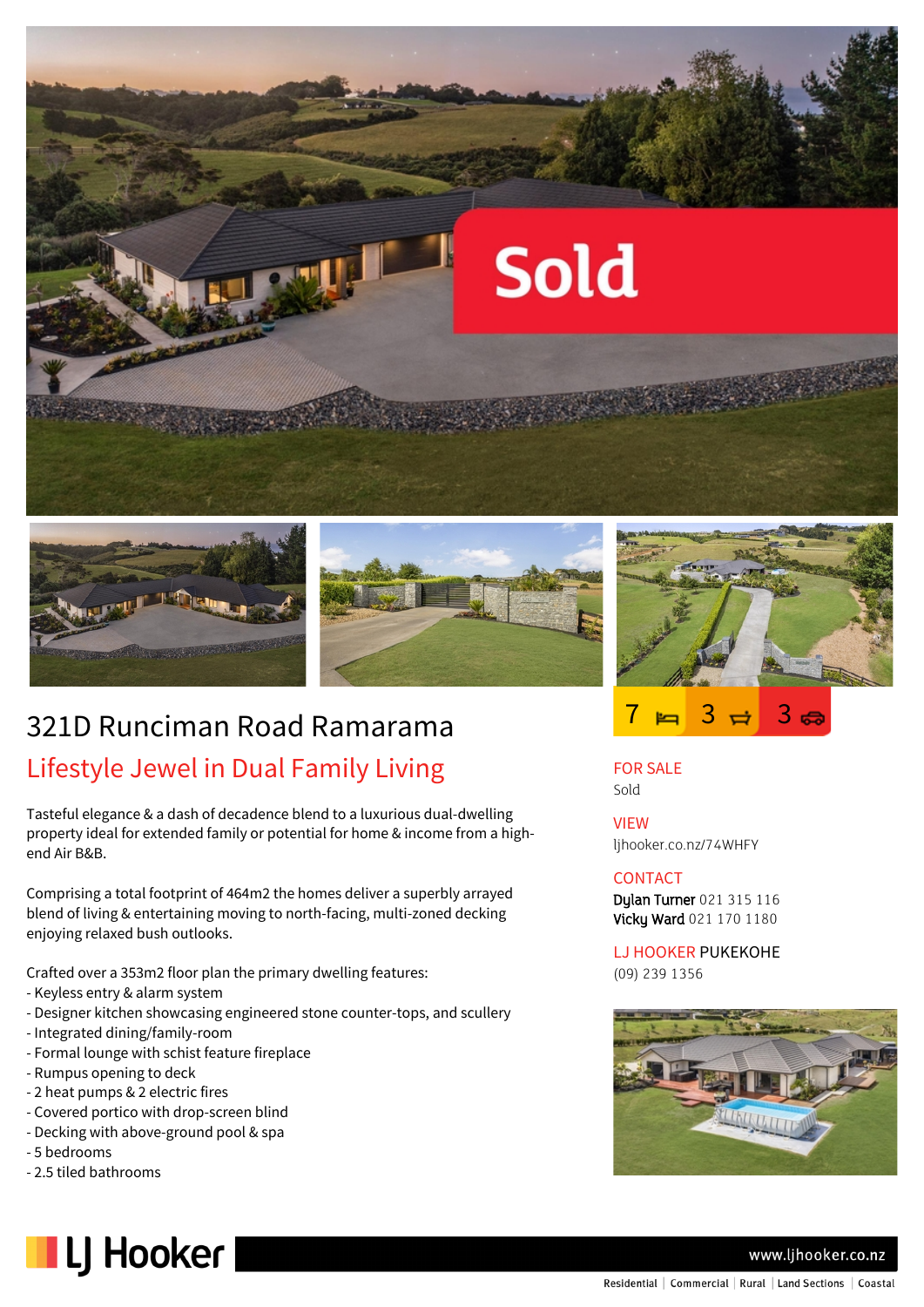For guests or additional family, the 111m2 fully self-contained secondary dwelling features:

- Keyless entry
- Gourmet-class kitchen with stone benches & island
- Combined dining/lounge
- Private decking/portico
- 2 bedrooms/fully tiled bathroom
- 2 heat pumps & HRV
- 2.57m ceilings

Sited on a 10,101sqm holding behind gated entry encompassing landscaped lawns, mini-orchard, with abundant parking for boat or motorhome & triplecar, carpeted & insulated internal access garaging.

A timely & rare opportunity to secure in one of South Auckland's most coveted lifestyle enclaves where you can enjoy the freedom of high-end country living while retaining convenience to rail, retail & all the essentials with Pukekohe just 9km away.

Viewing by private appointment - contact Dylan 021315116 or Vicky 0211701180

Auction 17 Feb at 6pm (unless sold prior) In Rooms at LJ Hooker Pukekohe - 7 Paerata Road

PLEASE NOTE: Specified floor & land area sizes have been obtained from sources such as Property Smart, Auckland Council (LIM) or Title documents. They have not been measured by the Salesperson or LJ Hooker-Realty 2000 Ltd. We recommend you seek your own independent legal advice if these sizes are material to your purchasing decision.













www.ljhooker.co.nz